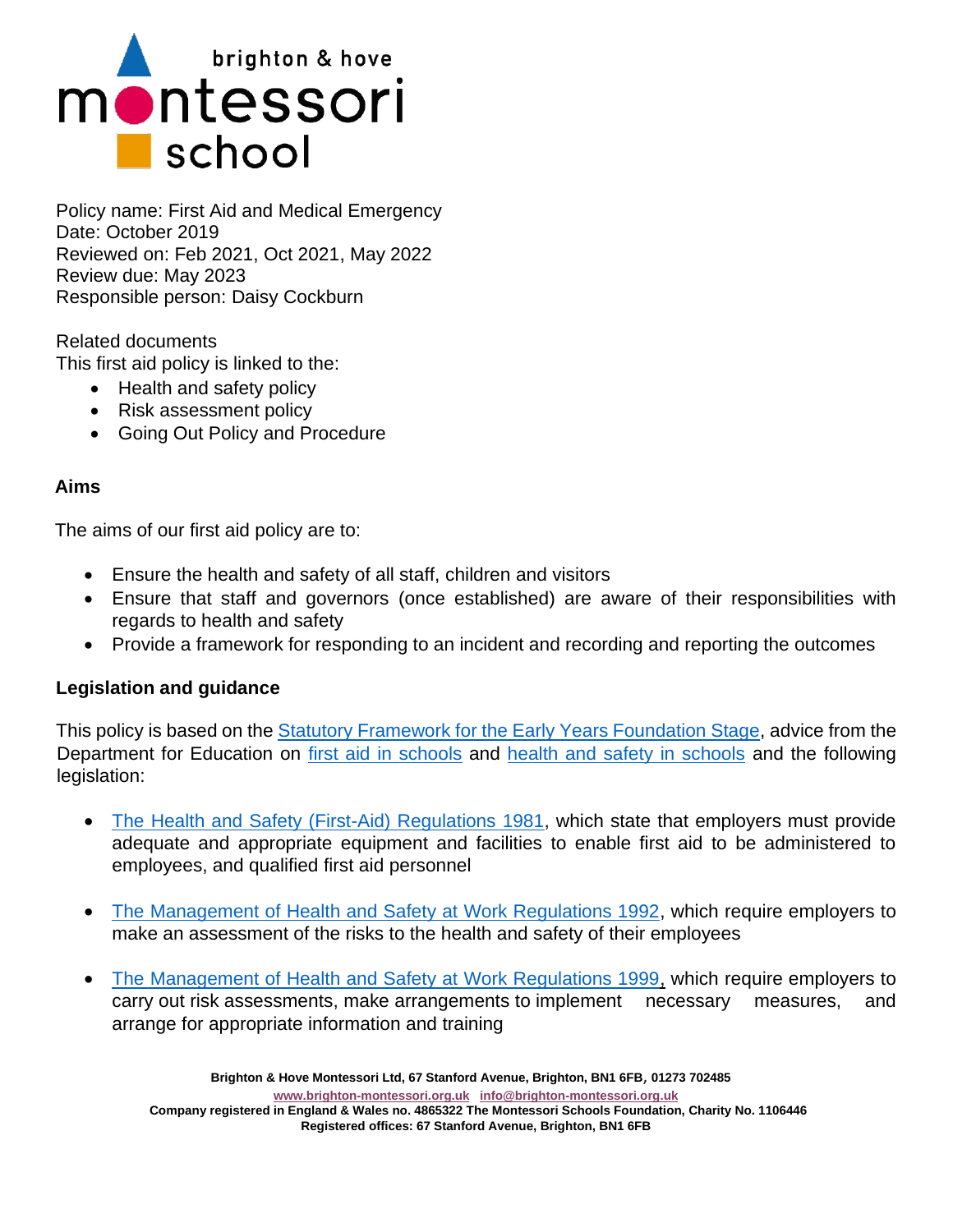- [The Reporting of Injuries, Diseases and Dangerous Occurrences Regulations \(RIDDOR\) 2013,](http://www.legislation.gov.uk/uksi/2013/1471/schedule/1/paragraph/1/made) which state that some accidents must be reported to the Health and Safety Executive (HSE), and set out the timeframe for this and how long records of such accidents must be kept
- [Social Security \(Claims and Payments\) Regulations 1979,](http://www.legislation.gov.uk/uksi/1979/628) which set out rules on the retention of accident records
- [The Education \(Independent School Standards\) Regulations 2014,](http://www.legislation.gov.uk/uksi/2014/3283/schedule/made) which require that suitable space is provided to cater for the medical and therapy needs of pupils

## **Roles and responsibilities**

Appointed persons and first aiders

The school's appointed person(s) are the Lead Teachers and office staff. They are trained in paediatric first aid and are responsible for:

- Taking charge when someone is injured or becomes ill
- Ensuring there is an adequate supply of medical materials in first aid kits, and replenishing the contents of these kits
- Ensuring that an ambulance or other professional medical help is summoned when appropriate

First aiders, are trained and qualified to carry out the role and are responsible for:

- Acting as first responders to any incidents; they will assess the situation where there is an injured or ill person, and provide immediate and appropriate treatment
- Sending children home to recover, where necessary
- Filling in an accident form on the same day, or as soon as is reasonably practicable, after an incident (see the template in appendix 2)

Our school's first aiders are listed in appendix 1. Their names will also be displayed in each area of the school.

The Headteacher has ultimate responsibility for health and safety matters in the school, but delegates operational matters and day-to-day tasks to staff members.

The Headteacher is responsible for the implementation of this policy, including:

- Ensuring that an appropriate number of trained first aid personnel are present in the school at all times
- Ensuring that first aiders have an appropriate qualification, keep training up to date and remain competent to perform their role
- Ensuring all staff are aware of first aid procedures

**Brighton & Hove Montessori Ltd, 67 Stanford Avenue, Brighton, BN1 6FB**, **01273 702485**

**[www.brighton-montessori.org.uk](http://www.brighton-montessori.org.uk/) [info@brighton-montessori.org.uk](mailto:info@brighton-montessori.org.uk)**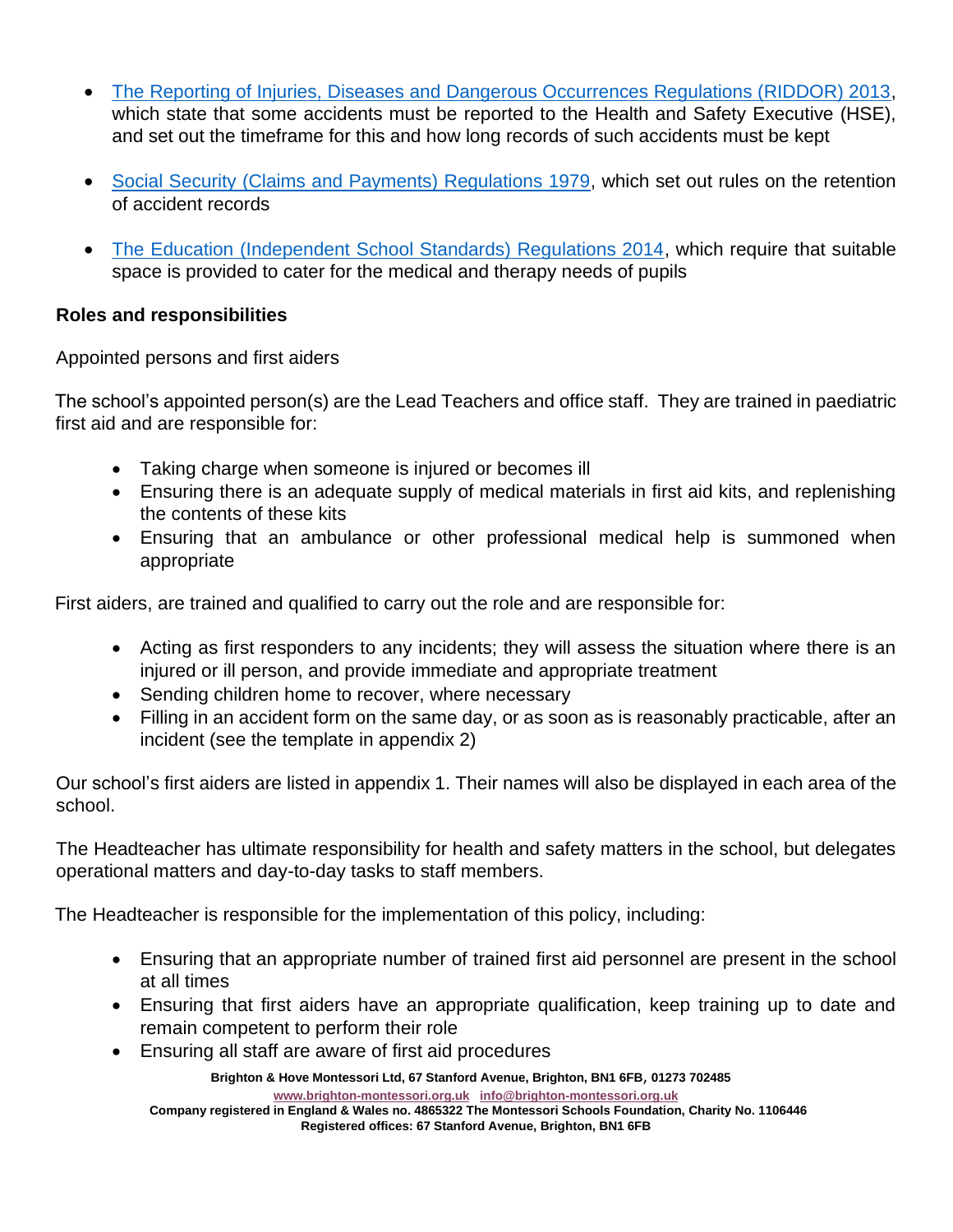- Ensuring appropriate risk assessments are completed and appropriate measures are put in place
- Undertaking, or ensuring that lead teachers undertake risk assessments, as appropriate, and that appropriate measures are put in place
- Ensuring that adequate space is available for catering to the medical needs of pupils
- Reporting specified incidents to the HSE when necessary.

# **Staff**

School staff are responsible for:

- Ensuring they follow first aid procedures
- Ensuring they know who the first aiders are
- Completing accident reports (see appendix 2) for all incidents they attend to where a first aider is not called
- Informing the Headteacher of any specific health conditions or first aid needs
- Report any concerns they have on the medical welfare of any child
- Inform the appointed person of all incidents where first aid has been administered

# Parents/Carers

Parents/carers will:

- be aware of and comply with this policy
- inform the school of their child's medical history or current needs that may be a cause for concern via admission and medical forms
- complete the necessary paper-work before the school administers any medication to a child

## Children

- must report all accidents
- listen carefully to all instructions given by the teacher
- ask for further help if they do not understand
- treat others, their work and equipment with respect
- comply with other relevant policies, procedures, expectations and guidance necessary to ensure respect for and care of self, others and the environment.

## In school procedures

In the event of an accident resulting in injury:

• The closest member of staff present will assess the seriousness of the injury and seek the assistance of a qualified first aider, if appropriate, who will provide the required first aid treatment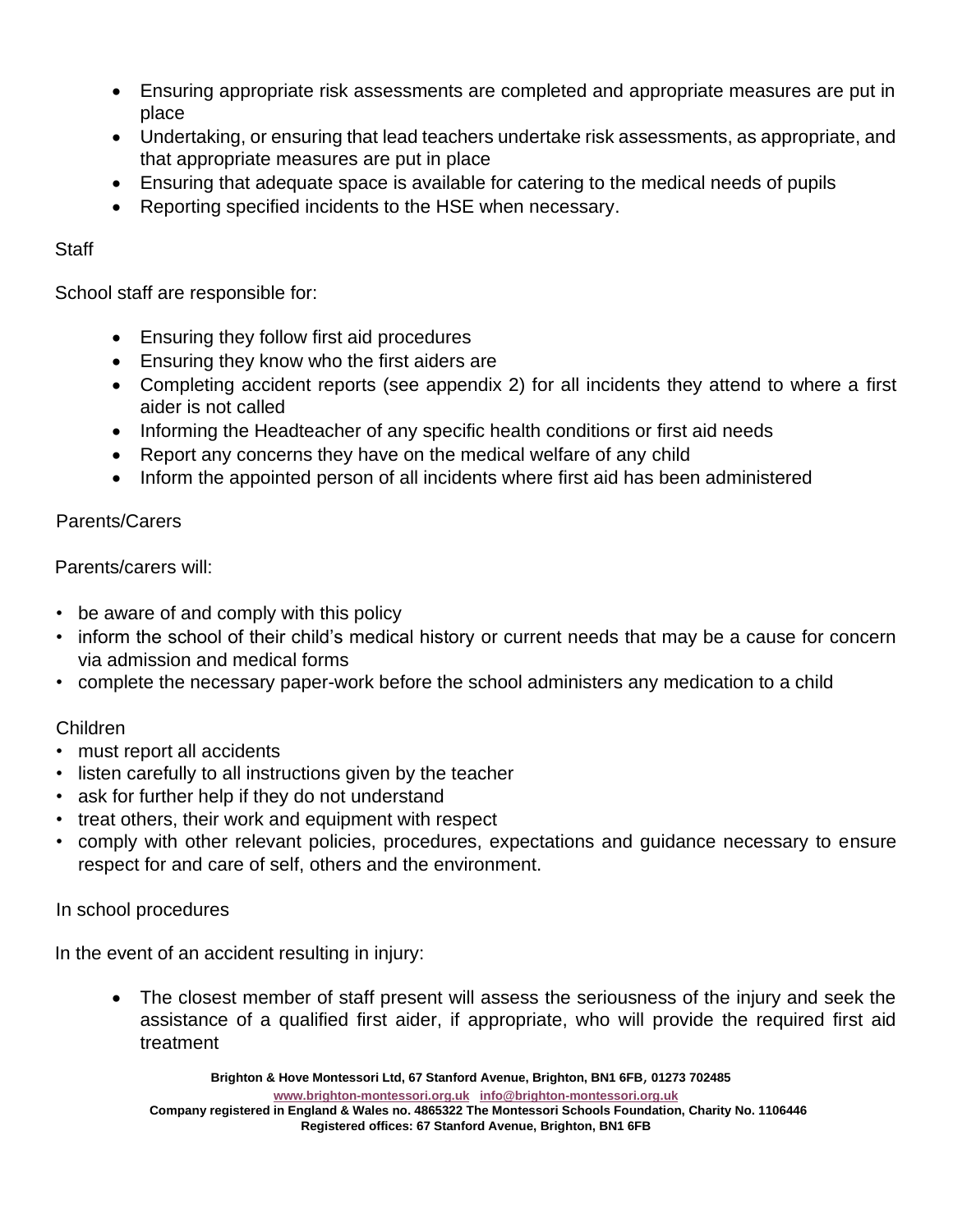- The first aider, if called, will assess the injury and decide if further assistance is needed from a colleague or the emergency services. They will remain on the scene until help arrives
- The first aider will also decide whether the injured person should be moved or placed in a recovery position
- If the first aider judges that a child is too unwell to remain in school, parents will be contacted and asked to collect their child. Upon their arrival, the first aider will recommend next steps to the parents
- If emergency services are called, office staff will contact parents immediately
- The first aider/relevant member of staff will complete an accident report form on the same day or as soon as is reasonably practical after an incident resulting in an injury
- There will be at least 1 person who has a current paediatric first aid (PFA) certificate on the premises at all times.

## Off site procedures

When taking children off the school premises, staff will ensure they always have the following:

- A school mobile phone
- A portable first aid kit including, at minimum:

The following are based on the HSE's recommendation for a minimum travelling first aid kit – adapt the list to reflect your school's first aid needs assessment and arrangements.

- o A leaflet giving general advice on first aid
- $\circ$  6 individually wrapped sterile adhesive dressings
- o 1 large sterile unmedicated dressing
- $\circ$  2 triangular bandages individually wrapped and preferably sterile
- $\circ$  2 safety pins
- o Individually wrapped moist cleansing wipes
- o 2 pairs of disposable gloves
- Information about the specific medical needs of pupils
- Parents' contact details

When transporting pupils using a minibus or other large vehicle, the school will make sure the vehicle is equipped with a clearly marked first aid box containing, at minimum:

- 10 antiseptic wipes, foil packed
- 1 conforming disposable bandage (not less than 7.5cm wide)
- 2 triangular bandages
- 1 packet of 24 assorted adhesive dressings
- 3 large sterile unmedicated ambulance dressings (not less than 15cm  $\times$  20 cm)
- 2 sterile eye pads, with attachments
- 12 assorted safety pins

**Brighton & Hove Montessori Ltd, 67 Stanford Avenue, Brighton, BN1 6FB**, **01273 702485**

**[www.brighton-montessori.org.uk](http://www.brighton-montessori.org.uk/) [info@brighton-montessori.org.uk](mailto:info@brighton-montessori.org.uk)**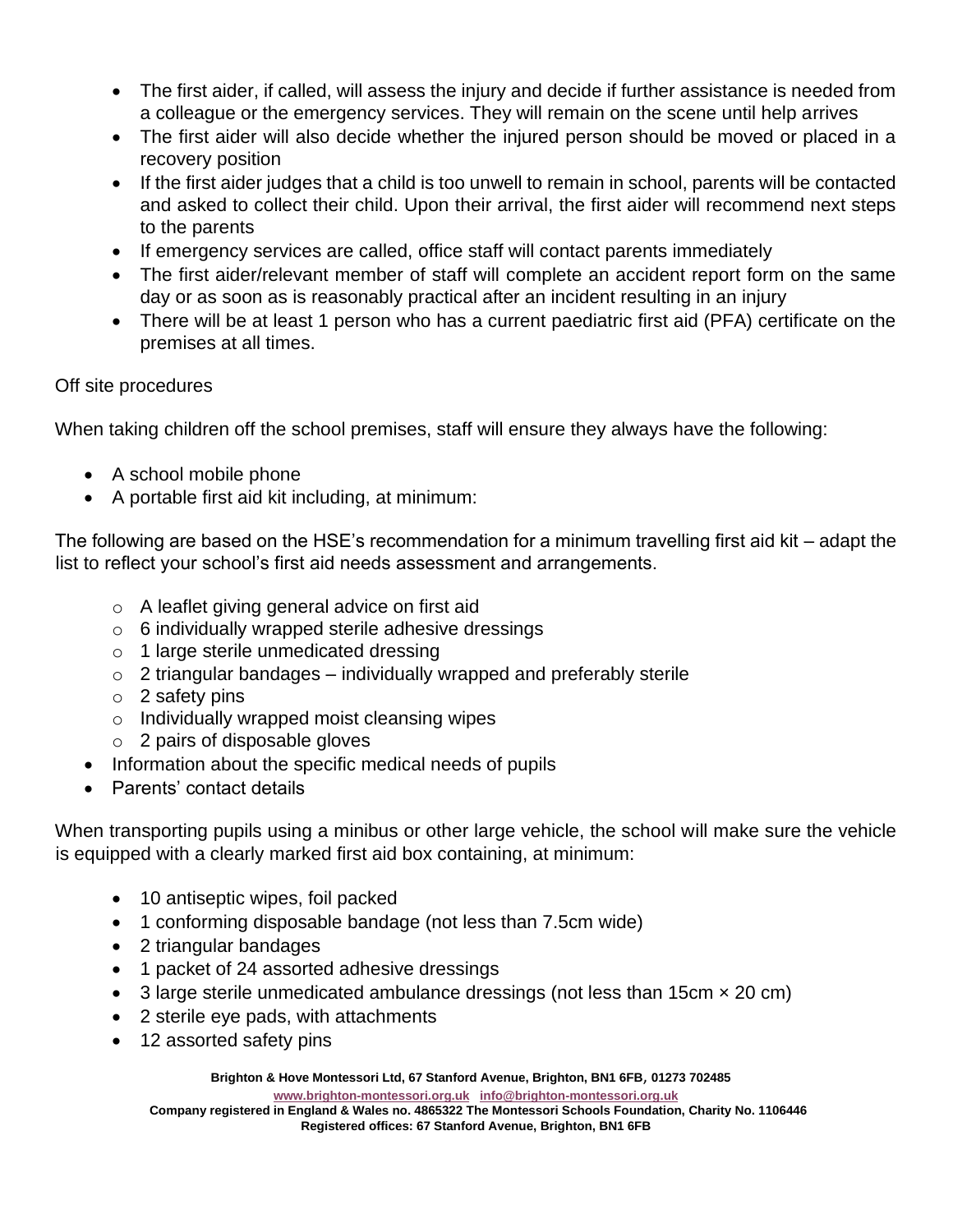• 1 pair of rustproof blunt-ended scissors

Risk assessments will be completed by the lead teacher prior to any educational visit that necessitates taking pupils off school premises.

There will always be at least 1 first aider with a current paediatric first aid (PFA) certificate on school trips and visits, as required by the statutory framework for the Early Years Foundation Stage.

**Medical care plans** are kept up to date and are available at all times to school personnel who may need them in an emergency and clearly indicate whether a pupil needs emergency medication such as asthma inhalers or epi pens.

Staff who supervise the taking of medication are up to date with the medical care plans for those pupils with specific medical needs or emergency medication.

## First aid equipment

A typical first aid kit in our school will include the following (based on the HSE's recommendation for a minimum first aid kit):

- A leaflet giving general advice on first aid
- 20 individually wrapped sterile adhesive dressings (assorted sizes)
- 2 sterile eye pads
- 2 individually wrapped triangular bandages (preferably sterile)
- 6 safety pins
- 6 medium-sized individually wrapped sterile unmedicated wound dressings
- 2 large sterile individually wrapped unmedicated wound dressings
- 3 pairs of disposable gloves

No medication is kept in first aid kits.

First aid kits are stored in:

- The Office
- The Elementary main classroom
- The Children's house kitchen

## **Record keeping and reporting**

Accident and incident log

• An accident form will be completed by the member of staff to witness and/or provide first aid on the same day or as soon as possible after an incident resulting in an injury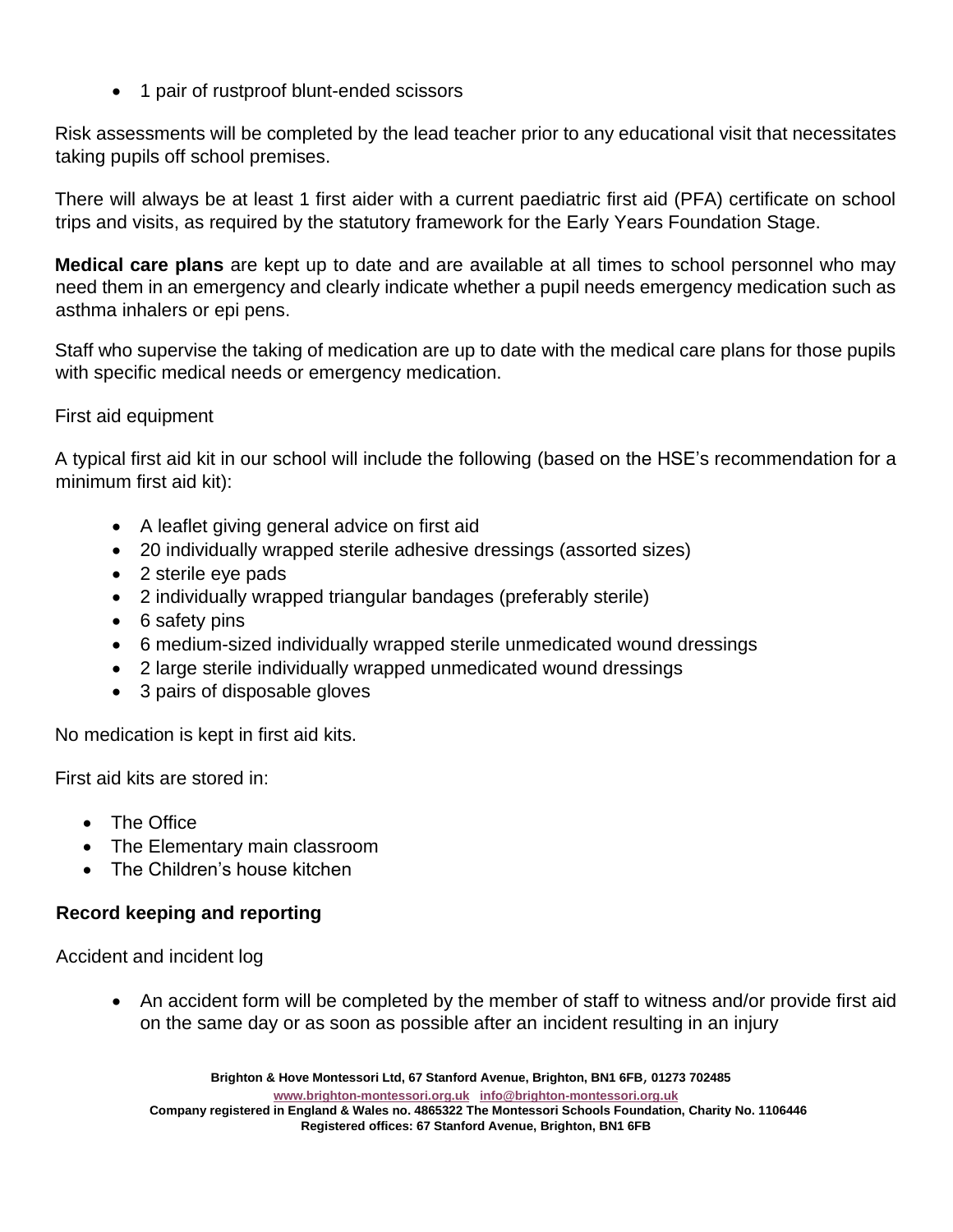- As much detail as possible should be supplied when reporting an accident, including all of the information included in the accident form at appendix 2
- A copy of the accident form will also be added to the child's educational record by the lead teacher
- Records held in the accident/incident log will be retained by the school for a minimum of 25 years, in accordance with guidance from our insurers.

## Reporting to the HSE

Office staff will keep a record of any accident which results in a reportable injury, disease, or dangerous occurrence as defined in the RIDDOR 2013 legislation (regulations 4, 5, 6 and 7).

The Headteacher will report these to the HSE as soon as is reasonably practicable and in any event within 10 days of the incident.

Reportable injuries, diseases or dangerous occurrences include:

- Death
- Specified injuries, which are:
- o Fractures, other than to fingers, thumbs and toes
- o Amputations
- o Any injury likely to lead to permanent loss of sight or reduction in sight
- $\circ$  Any crush injury to the head or torso causing damage to the brain or internal organs
- o Serious burns (including scalding)
- o Any scalding requiring hospital treatment
- o Any loss of consciousness caused by head injury or asphyxia
- $\circ$  Any other injury arising from working in an enclosed space which leads to hypothermia or heat-induced illness, or requires resuscitation or admittance to hospital for more than 24 hours
- $\circ$  Injuries where an employee is away from work or unable to perform their normal work duties for more than 7 consecutive days (not including the day of the incident)
- o Where an accident leads to someone being taken to hospital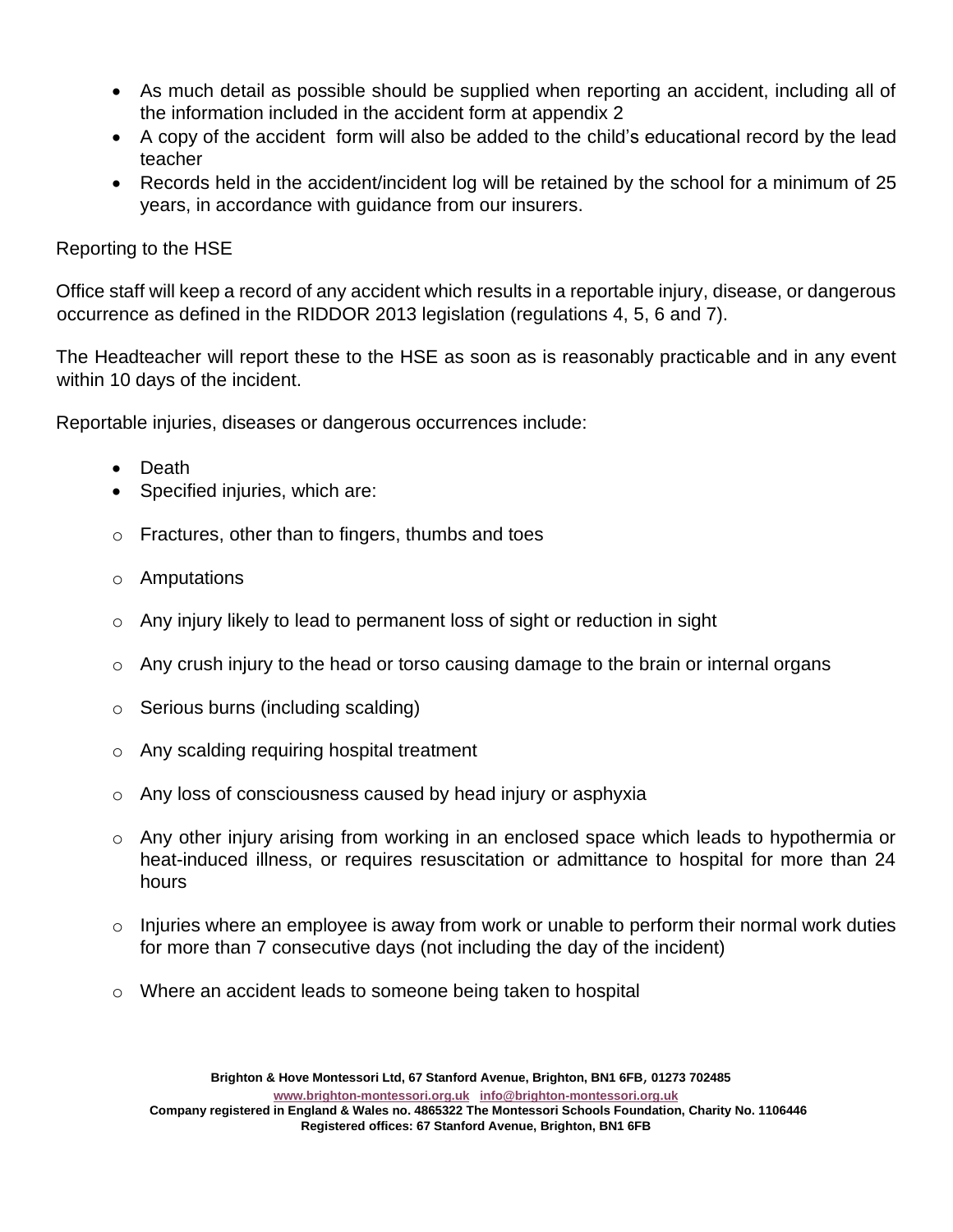- $\circ$  Near-miss events that do not result in an injury, but could have done. Examples of near-miss events relevant to schools include, but are not limited to:
- The collapse or failure of load-bearing parts of lifts and lifting equipment
- The accidental release of a biological agent likely to cause severe human illness
- The accidental release or escape of any substance that may cause a serious injury or damage to health
- An electrical short circuit or overload causing a fire or explosion

Information on how to make a RIDDOR report is available here:

### [How to make a RIDDOR report, HSE](https://www.hse.gov.uk/riddor/report.htm)

### Notifying parents

The lead teacher will inform parents of any accident or injury sustained by a child, and any first aid treatment given, on the same day, or as soon as reasonably practicable.

### **Reporting to Ofsted and child protection agencies**

The Headteacher will notify Ofsted of any serious accident, illness or injury to, or death of, a child while in the school's care. This will happen as soon as is reasonably practicable, and no later than 14 days after the incident.

The DSL will also notify relevant child protection agencies of any serious accident or injury to, or the death of, a pupil while in the school's care.

## **Defibrillator**

The nearest defibrillator is located at the Cleveland Arms Pub on Cleveland Road. Anyone accessing this defibrillator will need to phone the emergency services to receive the access code.

## **Contacting the Emergency Services**

Any child taken to hospital by ambulance must be accompanied by a member of staff until a parent arrives. All cases of a child becoming unconscious (not including a faint) or following the administration of an Epi-pen, must be taken to hospital.

Dial 999, ask for ambulance and be ready with the following information:

- 1. The schools telephone number: 01273 702485
- 2. The School's location: Brighton & Hove Montessori School. 67 Stanford Avenue. Brighton.
- 3. State that the postcode is: BN1 6FB
- 4. Give the exact location in the setting: Brighton & Hove Montessori School is on the corner Stanford Avenue and Cleveland Road

**Brighton & Hove Montessori Ltd, 67 Stanford Avenue, Brighton, BN1 6FB**, **01273 702485**

**[www.brighton-montessori.org.uk](http://www.brighton-montessori.org.uk/) [info@brighton-montessori.org.uk](mailto:info@brighton-montessori.org.uk)**

**Company registered in England & Wales no. 4865322 The Montessori Schools Foundation, Charity No. 1106446 Registered offices: 67 Stanford Avenue, Brighton, BN1 6FB**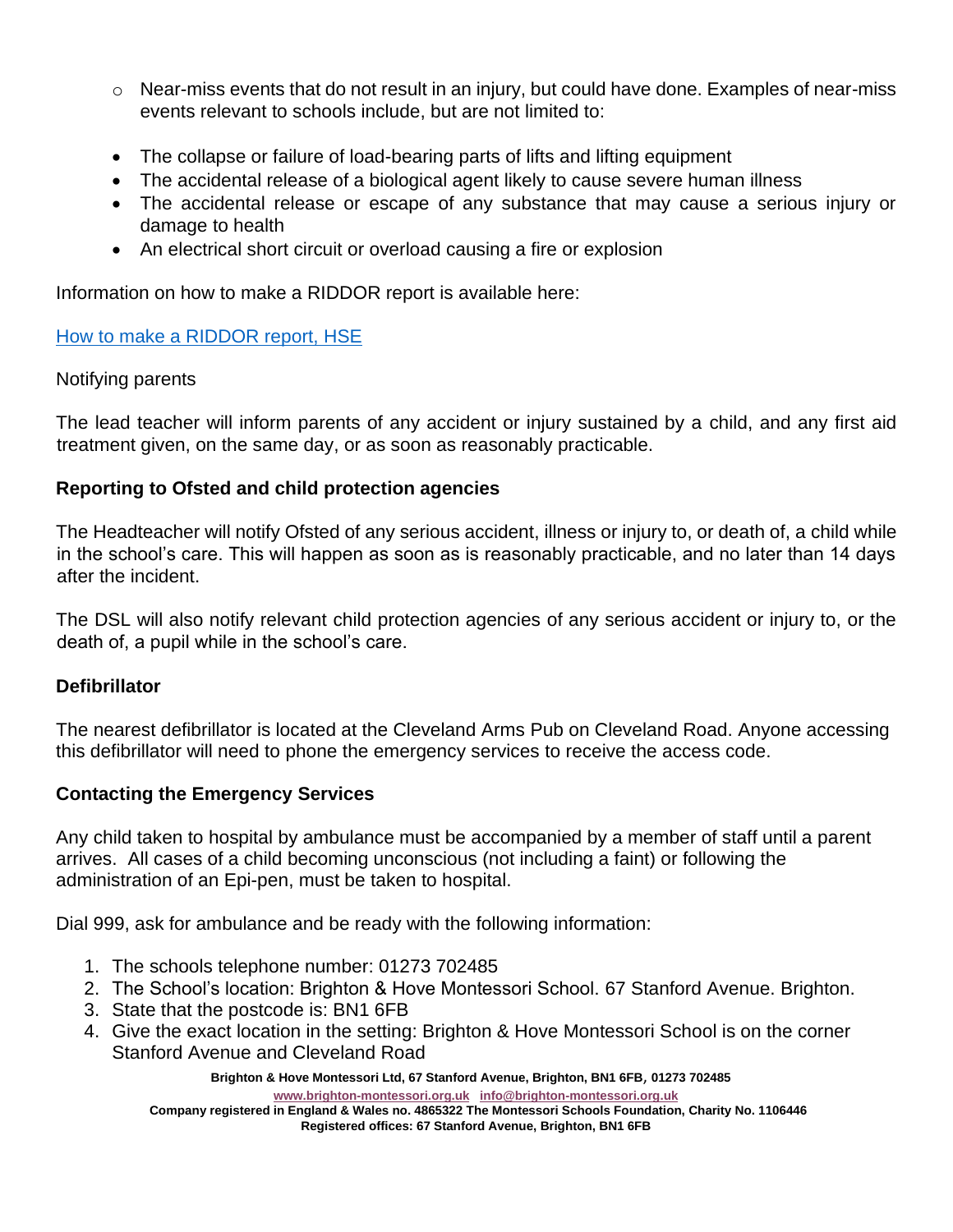- 5. Give your name
- 6. Give the name of the child and a brief description of the child's symptoms
- 7. Inform Ambulance Control of the best entrance and state that the crew will be met and taken to the inured party.

It is important to speak clearly and slowly and be ready to repeat information if asked and be prepared to answer if the patient is breathing prior to giving any other details.

### **Children with medical conditions**

A list is available in the Office and Children's House and Elementary kitchens of all pupils who have a serious allergy or medical condition. If staff become aware of any condition not on these lists please inform the appointed person.

## **Administering Medicine/Treatment**

Only medicines prescribed for a child by their doctor can be administered.

- Medicines are to be stored in their original containers, clearly labelled and inaccessible to children.
- The parent/carer will need to provide written permission and clear instructions to administer any medication on the Permission to Administer Medicine/Treatment form
- The member of staff is to set an alarm clock for the time medication is to be given.
- Staff must check any labels on medicine particularly the out of date information.
- Staff to record the time medicine is administered on the appropriate form. The parent is to countersign the form when collecting their child that day.

In some cases, such as for the treatment of period pains arrangements can be made as necessary for pupils to be given Calpol.

The office and adjoining shower room is maintained as an area for medical treatment.

## **Storing medicines**

Children's medicines are labelled with the child's name and the required dose. These are to be kept in the class grab bags that are stored in:

Elementary locked cupboard in main classroom

Children's House: On high hook on back of main door out of reach of children.

## **Dealing with body fluids**

In order to maintain protection from disease, all body fluids should be considered infected. To prevent contact with body fluids the following guidelines should be followed.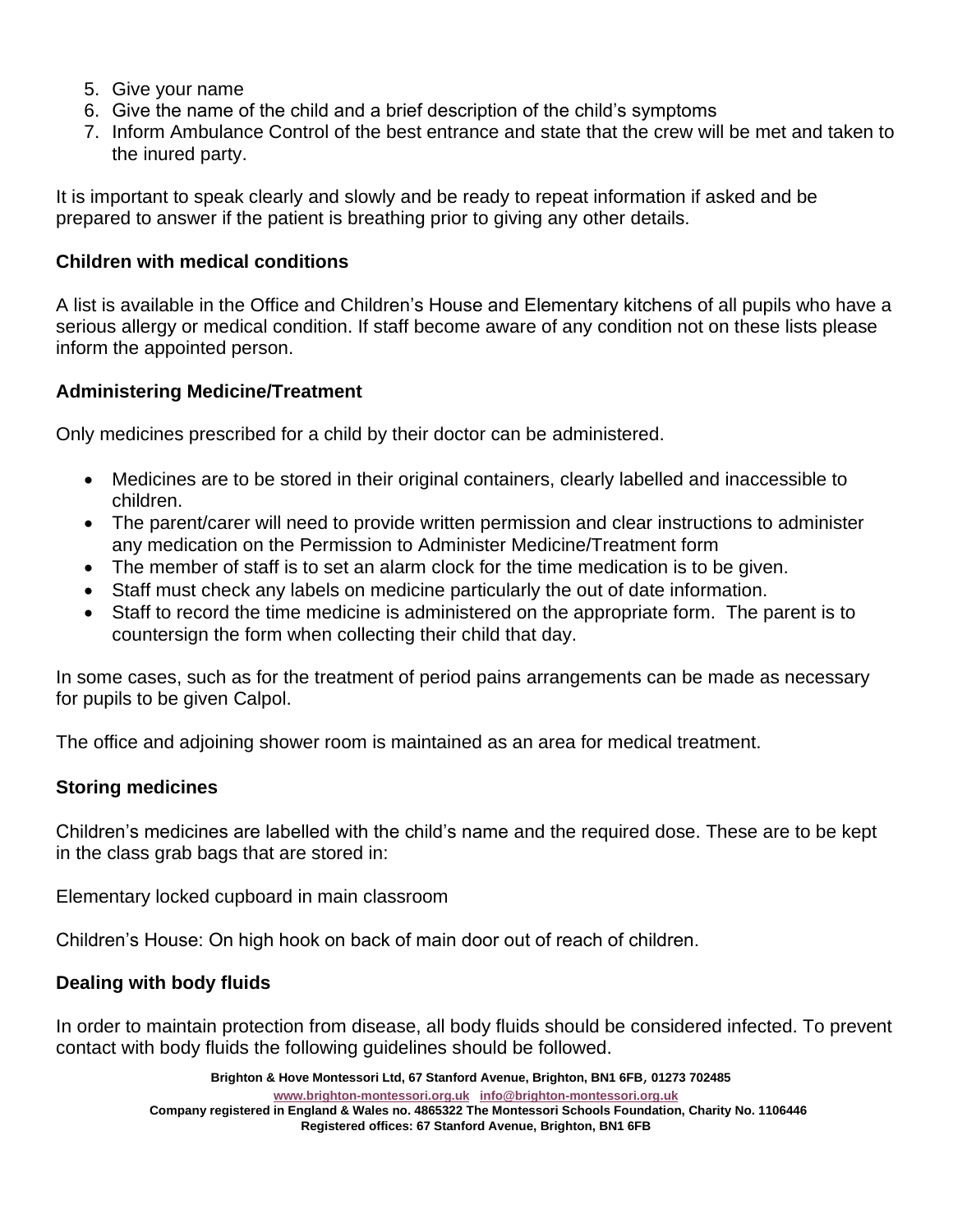- When dealing with any body fluids wear disposable gloves.
- Wash hands thoroughly with soap and warm water after the incident.
- Keep any abrasions covered with a plaster.
- Spills of the following body fluids must be cleaned up immediately.

Bodily fluids include:

• Blood, Faeces, Nasal and eye discharges, Saliva, Vomit

Disposable towels should be used to soak up the excess, and then the area should be treated with a disinfectant solution. Never use a mop for cleaning up blood and body fluid spillages. All contaminated material should be disposed of in a bin bag and placed straight in the waste bin by the blue gate. Avoid getting any body fluids in your eyes, nose, mouth or on any open sores. If a splash occurs, wash the area well with soap and water or irrigate with copious amounts of sterile solutions in first aid supplies.

## **Training**

All first aiders must have completed a training course, and must hold a valid certificate of competence to show this. The school will keep a register of all trained first aiders, what training they have received and when this is valid until (see appendix 3).

The school will arrange for first aiders to retrain before their first aid certificates expire. In cases where a certificate expires, the school will arrange for staff to retake the full first aid course before being reinstated as a first aider.

At all times, at least 1 staff member will have a current paediatric first aid (PFA) certificate which meets the requirements set out in the Early Years Foundation Stage statutory framework. The PFA certificate will be renewed every 3 years.

#### **Monitoring arrangements**

This policy will be reviewed annually, as recommended by the DfE.